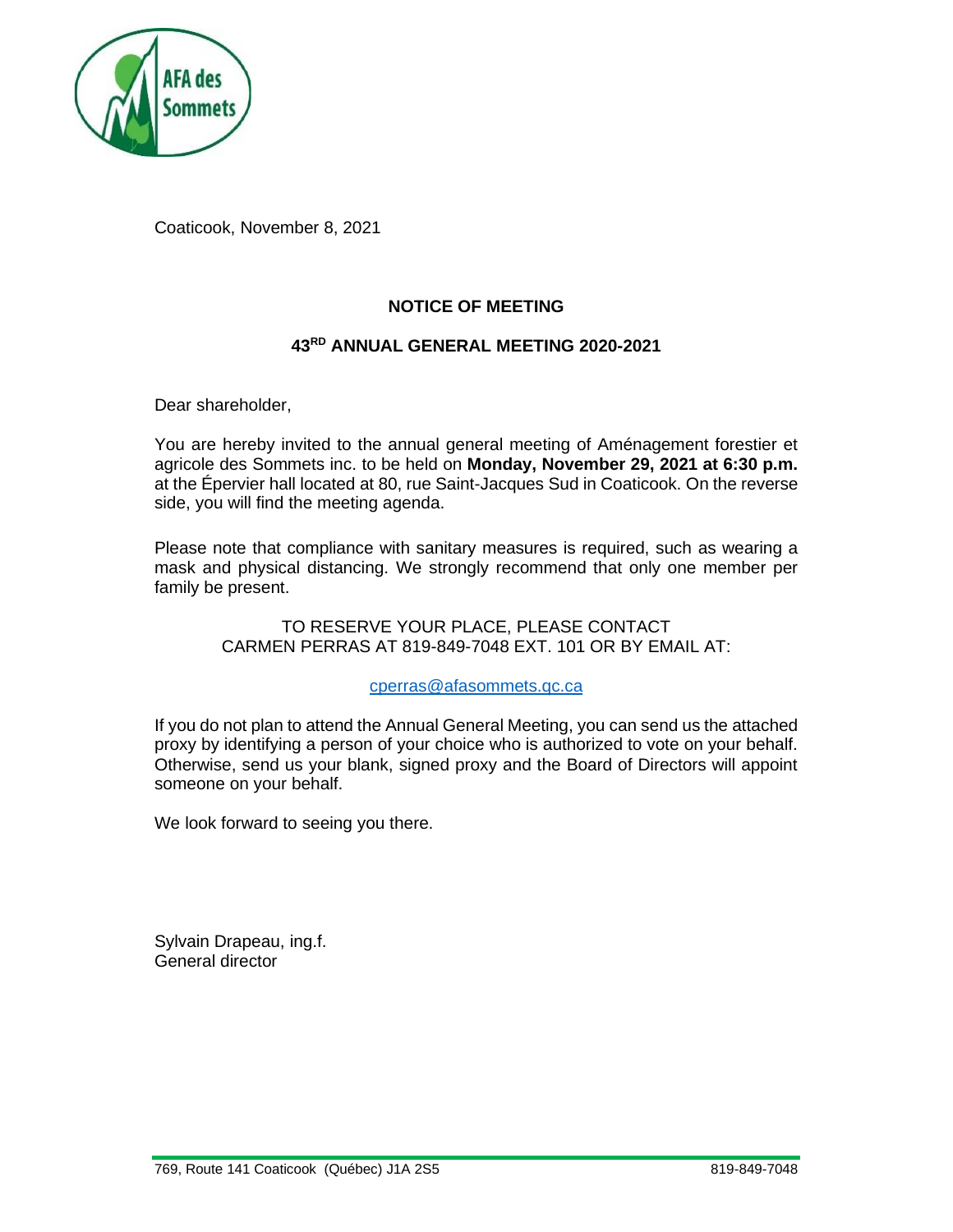

# **AGENDA**

# **43RD ANNUAL GENERAL MEETING**

### **Monday, November 29, 2021, at 6:30 p.m.**

The Épervier hall in Coaticook 80, rue Saint-Jacques Sud, Coaticook

- 1. Word of welcome
- 2. Reading and acceptance of the written notice of meeting
- 3. Reading and acceptance of the agenda
- 4. Reading and acceptance of the minutes of the annual general meeting held on September 16, 2020
- 5. Presentation of the activity report
- 6. Presentation and acceptance of the results for the financial year ending March 31, 2021
- 7. Guest: Madame Julie Rastoll, Guérin Morin CPA inc.
- 8. Appointment of an auditor
- 9. Presentation of the assessment of the value of the company and the value of the share
- 10. Guest: Francis Boucher, RCGT
- 11. Election of outgoing directors:
	- Mr. Gaby Côté, seat number 2
	- Mr. Michel Raymond, seat number 1
- 10. Method used to determine the value of the share
- 11. Other
- 12. Closure of the meeting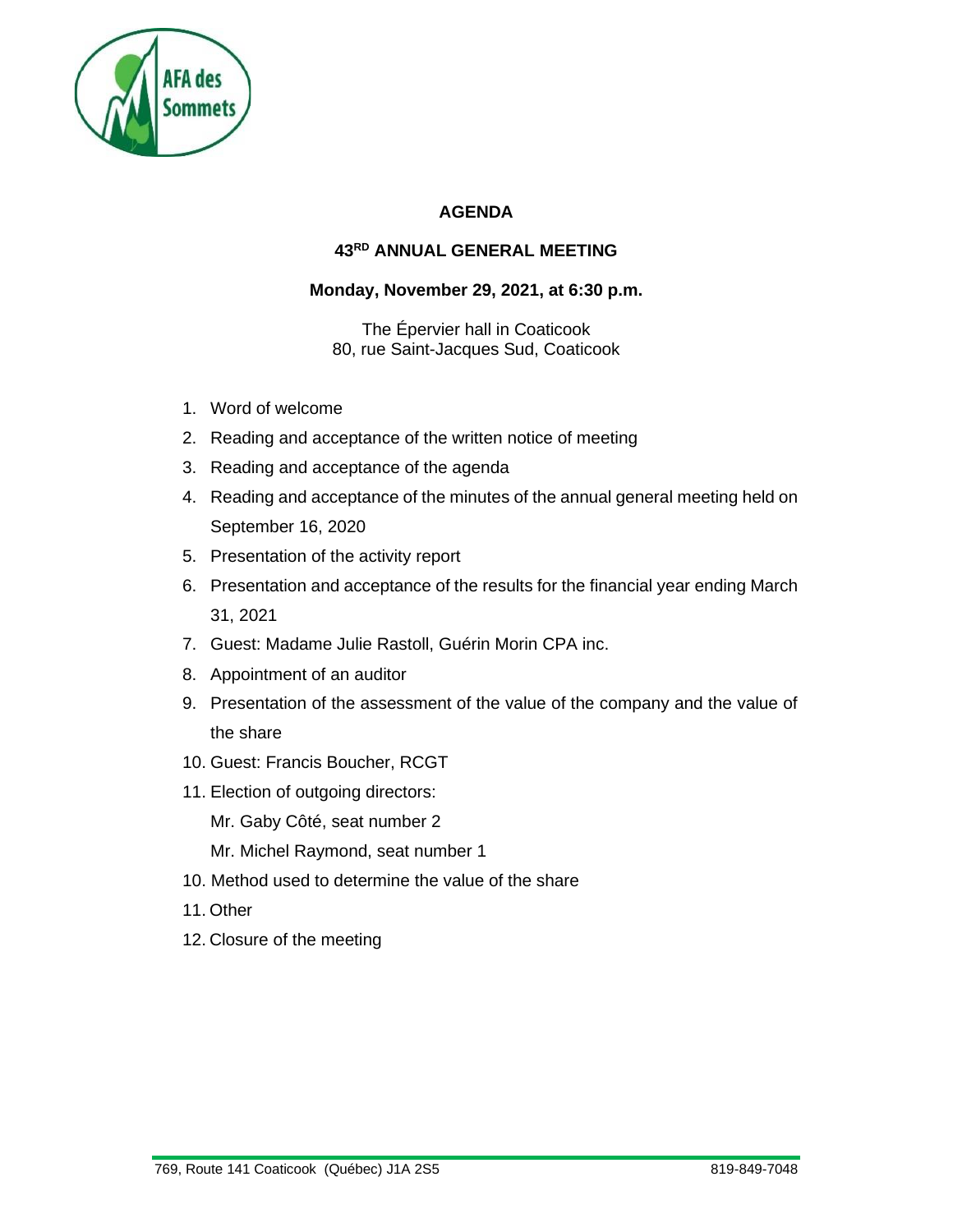#### **PROXY**

# **FOR THE ANNUAL GENERAL MEETING OF SHAREHOLDERS AMÉNAGEMENT FORESTIER ET AGRICOLE DES SOMMETS INC. WHICH WILL BE HELD November 29, 2021 AT 6:30 p.m.**

I, the undersigned, the undersigned, the shareholders of the shareholders of **Aménagement Forestier et Agricole des Sommets inc.** (hereinafter referred to as: the "Company") and possessing \_\_\_\_\_\_ shares of the class \_\_\_\_\_\_ of the Company, hereby appoints and constitutes \_\_\_\_\_\_\_\_\_\_\_\_\_\_\_\_\_\_\_\_\_\_\_\_\_\_\_\_\_ or, failing that \_\_\_\_\_\_\_\_\_\_\_\_\_\_\_ my mandatary, representative and proxy holder with full authority to attend, vote and otherwise act for and on my behalf at the Annual General Meeting of shareholders of the Company which will take place on November 29, 2021 at 6.30 p.m. to act therein in my name and on my behalf to the same extent and with the same powers as if I were present in person at such meeting or at its continuation in the event of adjournment.

In addition, the undersigned hereby revokes any other proxy given by him that could be used at this meeting and any adjournment thereof.

Signed , the 2021.

**Signature**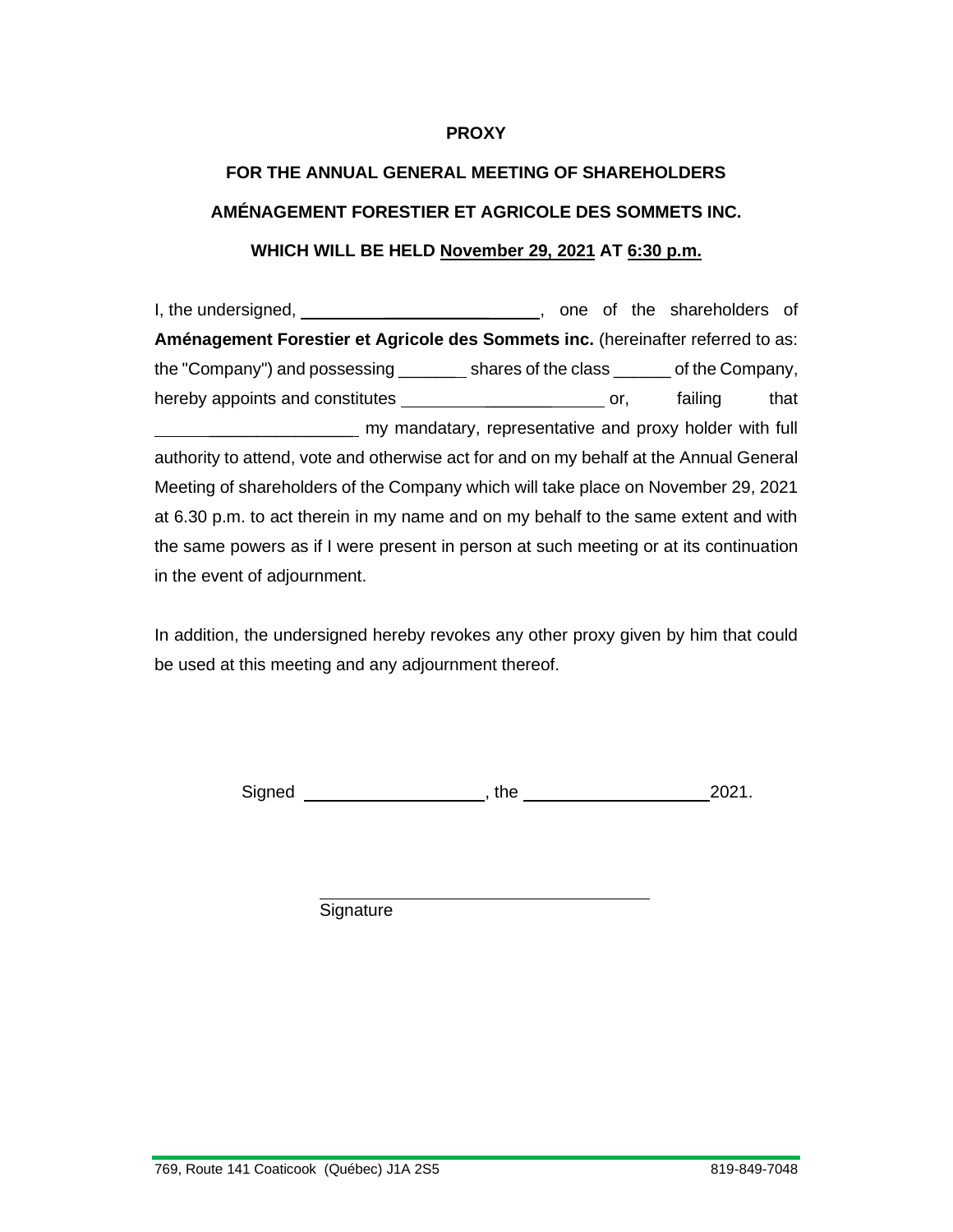

Coaticook, November 8, 2021

# **NOTICE OF MEETING**

#### **SPECIAL GENERAL MEETING**

Dear shareholder,

You are hereby invited to the Special General Meeting to be held on Monday, November 29, 2021 at 8:00 p.m. in the Épervier hall located at 80, rue Saint-Jacques Sud in Coaticook.

During this meeting, you will be invited to express your opinion on a merger project between the Groupement forestier du Haut-Yamaska and Aménagement forestier et agricole des Sommets Inc .; here is the agenda:

- 1. Word of welcome
- 2. Reading of the agenda
- 3. Appointment of the chairman and secretary of the meeting
- 4. Presentation of the members of the board of directors and management
- 5. Presentation of the project
	- History
	- Advantages
	- Questions & answers
- 6. Presentation of the professionals involved in the project
	- Mr. Stéphane Hardouin, Notary, HARDOUIN & ASSOCIÉES INC.
	- Madame Jacinthe Arès, fiscal attorney, RCGT
	- Mr. Francis Boucher, financial advisor, RCGT
- 7. Question period
- 8. Vote
- 9. Resolution on the merger
- 10. Closure of the meeting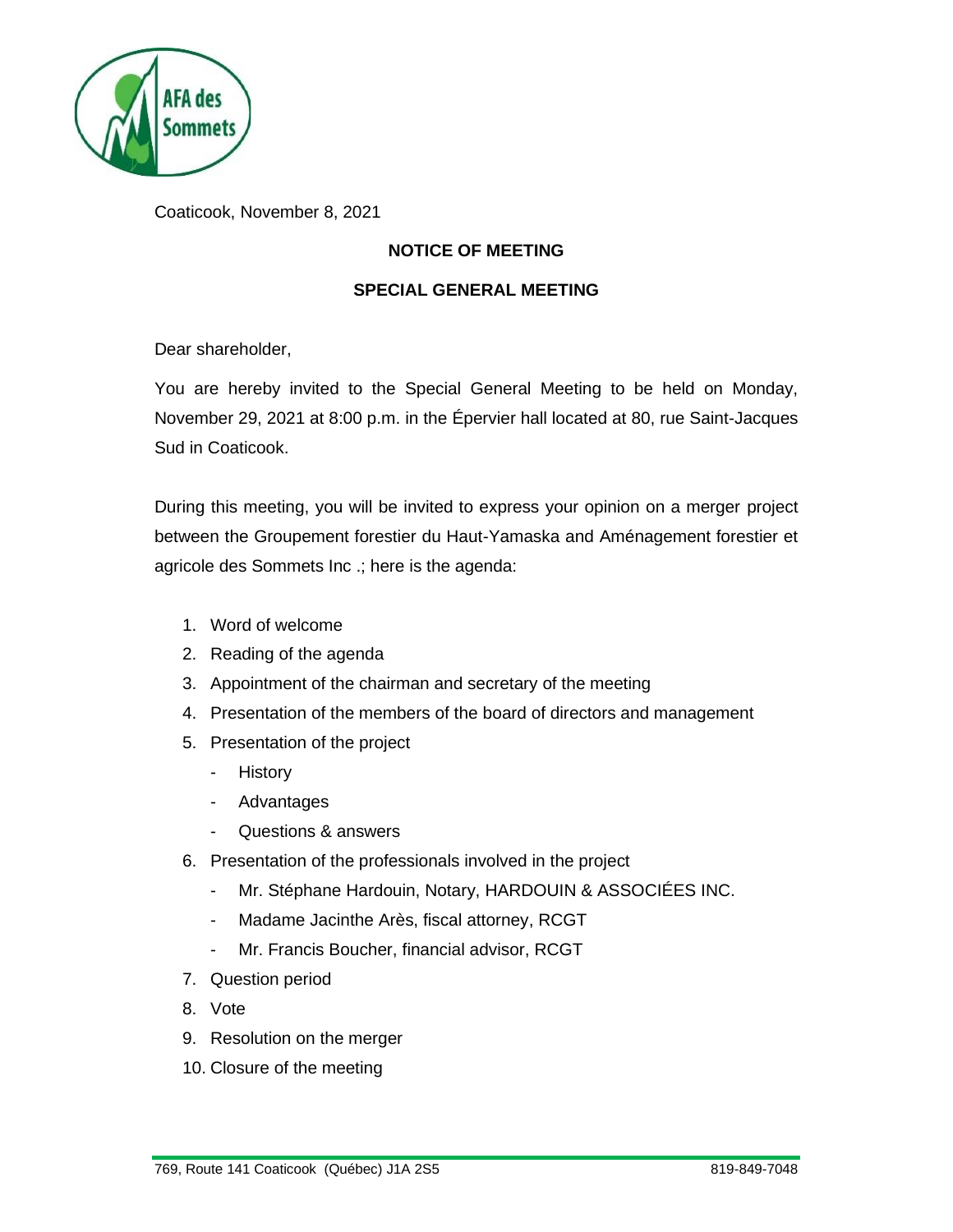

Coaticook, November 8, 2021

To the shareholders of Aménagement forestier et agricole des Sommets inc.

#### **SUBJECT:** Grouping of our activities with the Groupement forestier du Haut-Yamaska

Dear shareholder,

As you know, the spirit of collaboration is in our genes, by the very nature of our collaborative activities and services to our member shareholders.

With the simple aim of maintaining the level of service and with a view to reducing administrative costs, pooling of contractors and stabilizing work teams, in short to increase our synergy, we are pleased to announce the merger of our two companies, of which we are privileged to count you among our shareholders.

As previously announced, our two companies are already working together in the normal course of operations, and we see that everything is going very well. The junction of the two companies, as of April 1, 2022, will result in the creation of a new, larger entity, operating in an enlarged territory and offering good business opportunities for the future, to the benefit of the shareholders.

We therefore confirm that during the extraordinary meeting, you will be invited to vote on this proposed merger. If you plan not to attend this meeting, you can send us the attached proxy by identifying a person of your choice authorized to vote on your behalf. Otherwise, send us your blank, signed proxy and the Board of Directors will appoint someone on your behalf.

Our approach is transparent and the accounting firm *Raymond Chabot Grant Thortnon* as well as the notary firm *Hardouin & Associées* accompanied our merger committee throughout the evaluation process, with integrity, rigor, and independence.

Do not hesitate to contact the undersigned to share your questions, your concerns or even your pride in being part of an organization that has your interests at heart.

Regards.

Michel Raymond, president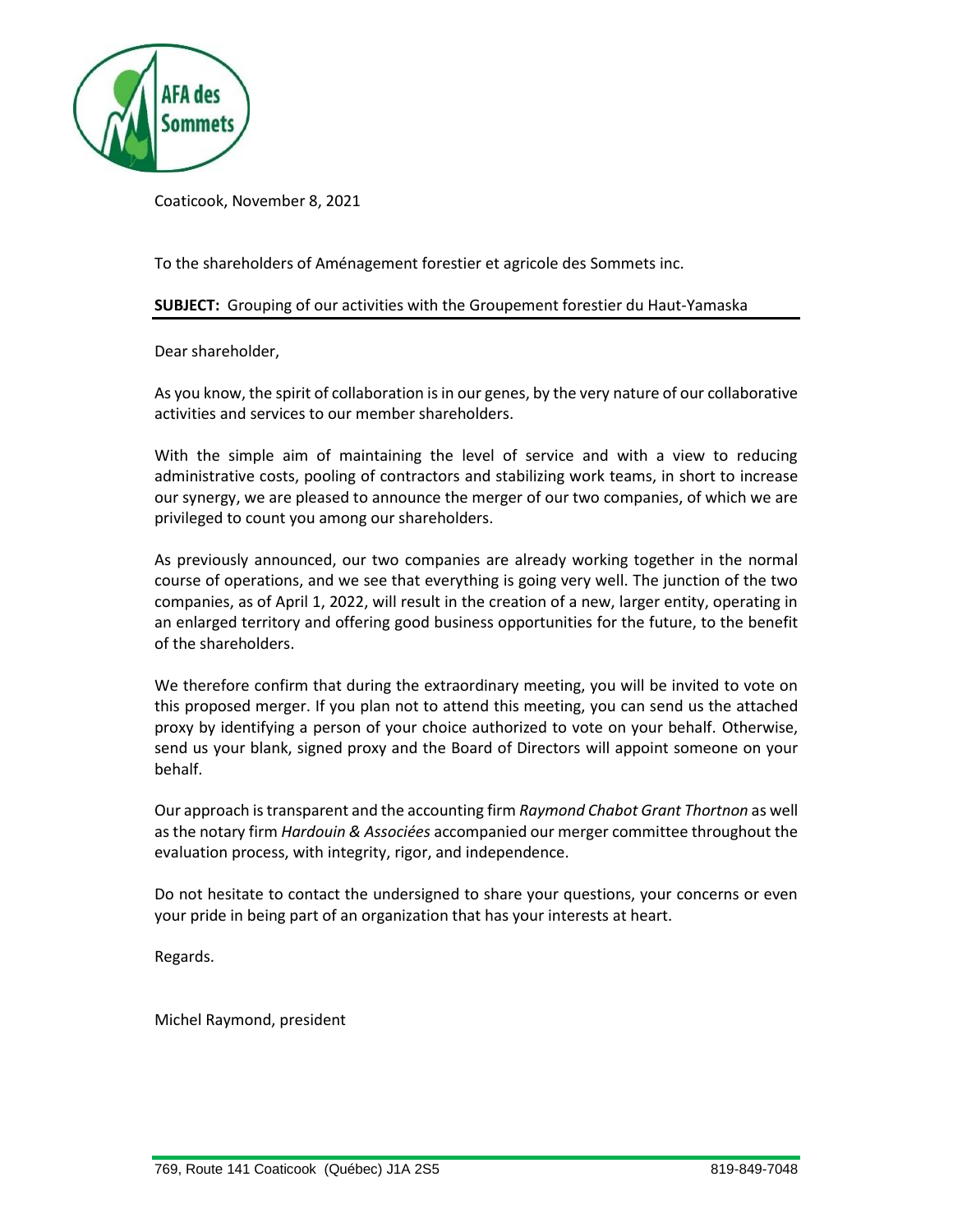



# **Questions & Answers**

# **Here is a list of the main questions we have had regarding the merger over the past few months.**

# **Why merge, what are the advantages?**

 $\triangleright$  Please note that we want to unite the business relationship between two entities offering the same services in their respective territories and with similar customers. The objective is to offer more services, of better quality and at a competitive price. The increase in activities will generate opportunities such as a better timber transport network, accessibility to new markets or quite simply a greater representation of the owners / shareholders of the new entity.

You will find in the appendix a list of the many advantages of this merger.

#### **What are the disadvantages?**

 $\triangleright$  We do not see any disadvantage on either side of this merger.

#### **How will the merger take place, what are the stages?**

- $\triangleright$  It is important to know that since December 2020, AFA has been managing forestry operations as well as the administration of GFHY, and that the results have been very positive by creating a synergy in the sharing of many resources and skills.
- ➢ Stages:
	- **1. Pre-merger process (joint between the 2 companies and the professionals)**
		- Approach undertaken with the support of professionals including *Raymond Chabot Grant Thornton* et *Hardouin & Associées inc.*
		- Business value assessment
		- Determination of the value of the share
		- Determination of the regulations of the new entity

#### **2. Shareholder approval process**

• Special general meeting of the 2 companies, the shareholders vote on the project (around the end of November 2021)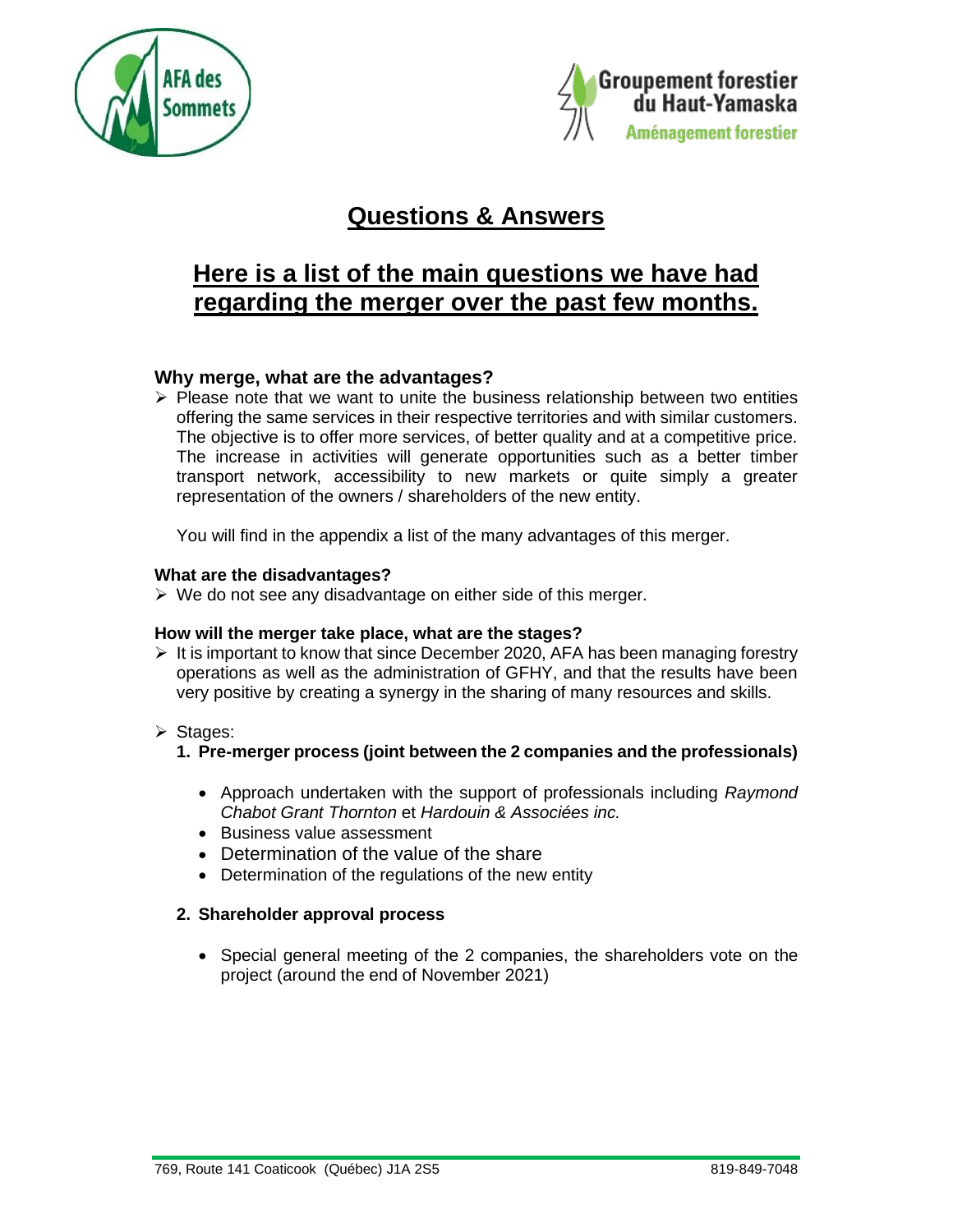#### **3. Creation of the new entity**

- Creation of a new entity (April 1, 2022, end of the financial year for the 2 companies)
- Communication and promotion plan
- Issuing of new shares
- Period of pooling and standardization of resources (IT database, accounting, procedures and policies, services, etc.)

### **Why the name change?**

- ➢ The process implies that AFA des Sommets inc. and GFHY will be closed, and a new entity will emerge from this merger.
- $\triangleright$  The name was voted on and chosen democratically in collaboration with the employees of the two groups and the boards of directors.

#### **Will the value of my investment change?**

 $\triangleright$  No, the value of your investment will remain unchanged. If you have an X value in one or the other of the companies, it will be the same in the new entity formed by the merger. However, a stock split could take place to match ministry requirements, however the actual value of your investment will remain the same.

#### **Will I receive dividends?**

 $\triangleright$  Dividends are voted by the Annual General Meeting, on the recommendation of the board of directors, they are generally granted according to the financial results of the company.

#### **Will the quality of customer service be affected?**

 $\triangleright$  Yes, we hope for an improvement in customer service in the medium term. This is one of the main goals of the merger. We believe that by uniting our financial and human resources, we can offer more services, of better quality and at a competitive price.

#### **Will the office where I am currently doing business remain open?**

➢ Yes, services will still be offered from Coaticook, Cookshire-Eaton and Cowansville.

#### **Am I going to keep the same technician?**

 $\triangleright$  Yes, no change on this side.

#### **Will there be any layoffs related to the merger?**

 $\triangleright$  No, no layoffs are planned, on the contrary we should create new positions in the short term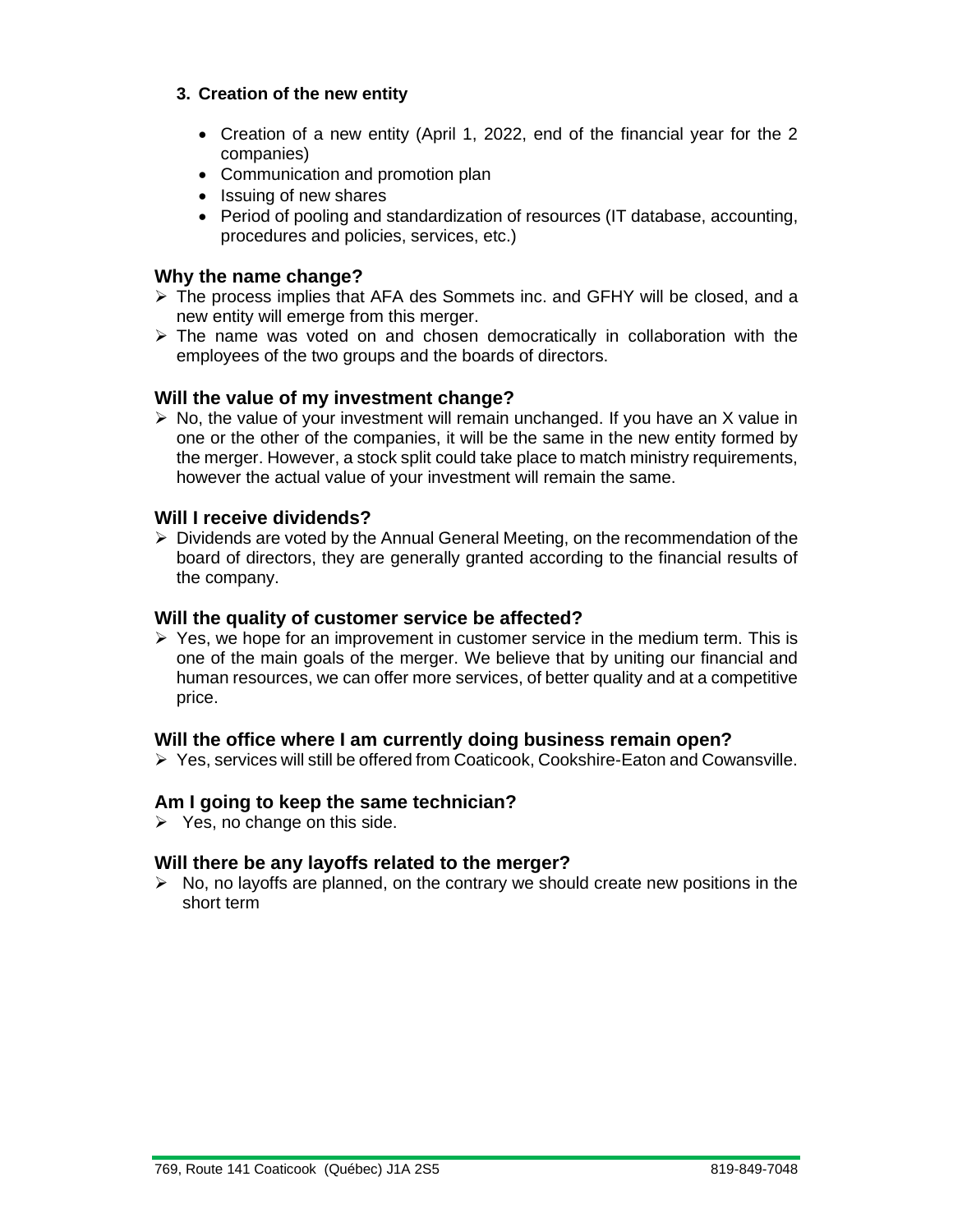



# **Benefits of the merger**

- ➢ Become a key player in forest management
- ➢ Consolidate the position of an important player and have a greater impact on the various local authorities in Estrie, the Montérégie and with forest agencies
- ➢ Increase in investment capacity for the realization of future projects or developments
- ➢ Improved customer service by offering more services and a wider range of services
- ➢ Market diversification
- $\triangleright$  Expansion and access to new territory
- ➢ Increase in revenue
- $\triangleright$  Ensures the perpetuity of GFHY
- ➢ Reduction in administration costs and improvement of internal management systems
- $\triangleright$  Increase in the budget of the Agencies
- $\triangleright$  Improvement of the human resources policy and stabilization of the workforce
- ➢ Pooling of entrepreneurs and stabilization of work teams
- $\triangleright$  Sharing of expertise and contacts